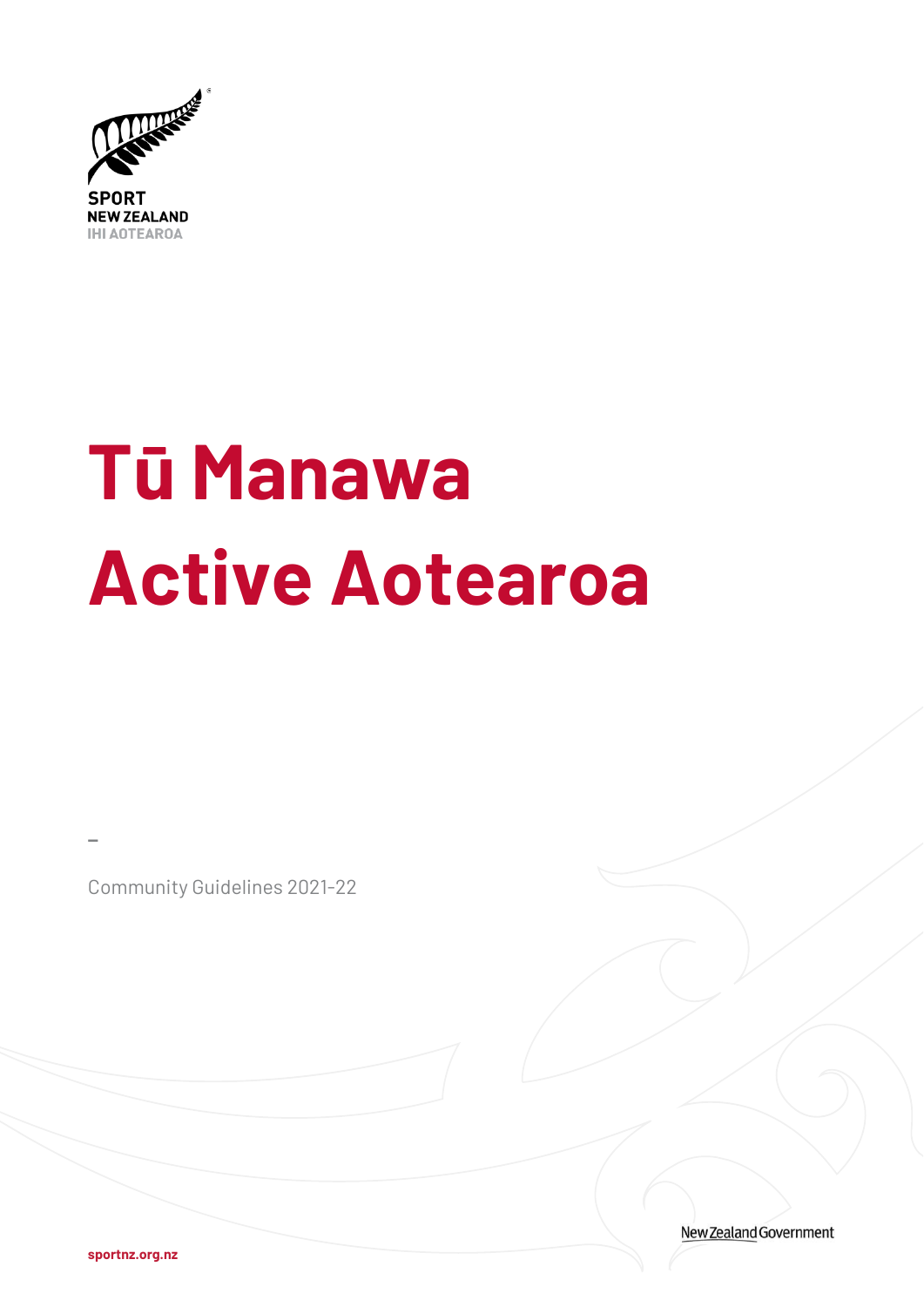## **Content**

- 1. Introduction **2**
- 2. Background **3**
- 3. Purpose of the fund **3**
- 4. Who can and cannot apply **4**
- 5. What can and cannot be funded **5**
- 6. How much can I apply for **6**
- 7. Application information **6**
- 8. How to apply **8**
- 9. Application assessment process **9**
- 10. Protecting your information **9**
- 11. Further information **10**
- 12. Application form guidance **11**

## **Introduction**

Tū Manawa Active Aotearoa provides funding for quality play, active recreation and sport opportunities and experiences for tamariki (children aged 5-11) and rangatahi (young people aged 12-18). It is particularly focused on groups that are less active.

The fund will be managed, on Sport NZ's behalf, by Regional Sports Trusts. The meaning behind the words are tū - 'to stand' and manawa – 'breath'. In the context of play, active recreation and sport the name calls to all New Zealanders to live Sport NZ's vision - 'Every Body Active'.

These guidelines apply to the second year of the fund, covering the period to 30 June 2022.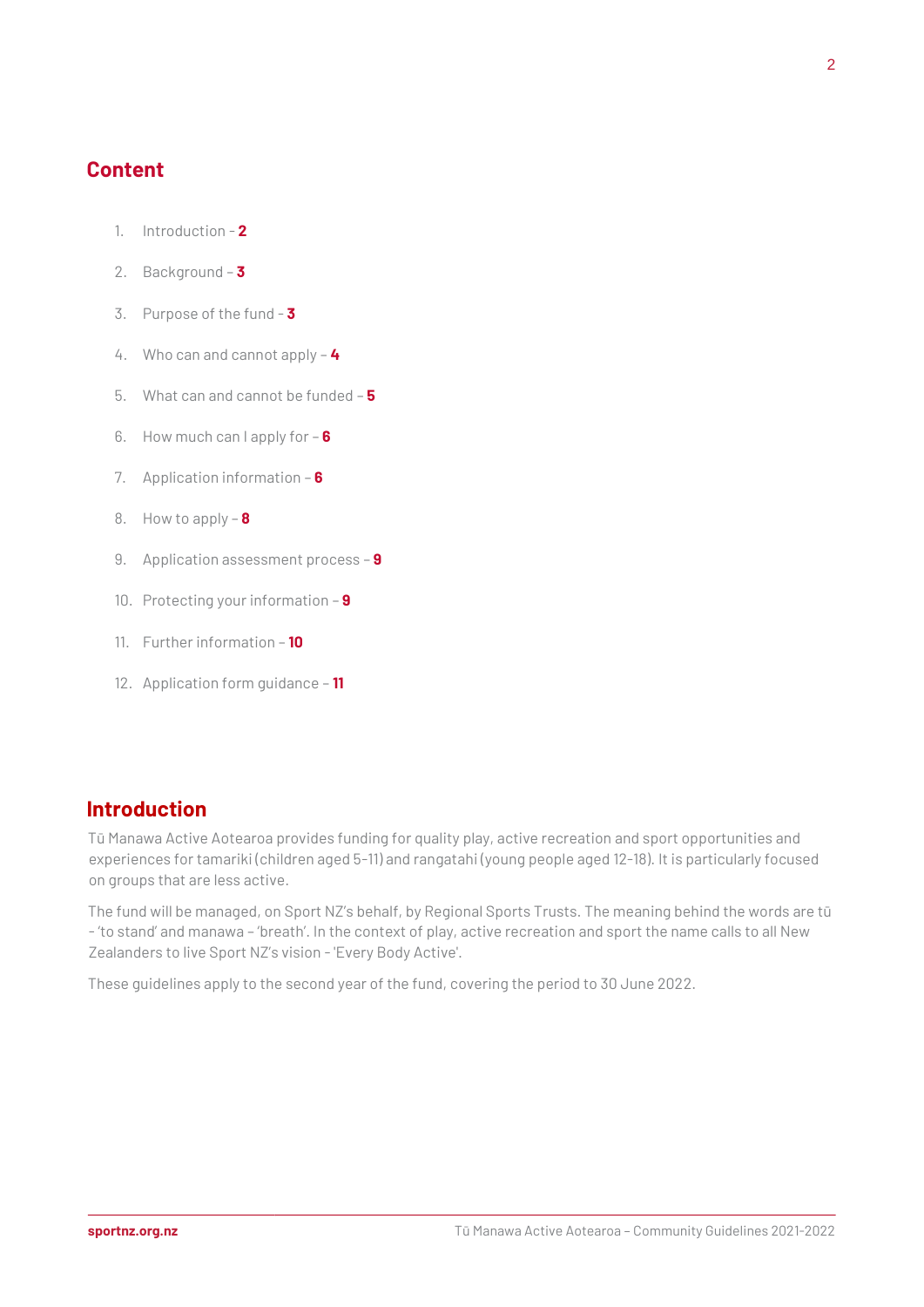# **Background**

Tū Manawa Active Aotearoa was established in 2020 as part of Sport NZ's response to the decline in participation during the periods of Covid lockdown. It has been developed drawing on our knowledge and experience from a number of sources, including our management of other funds, what we heard from more than 600 community members and Regional Sports Trust staff as part of th[e Kiwisport Review](https://sportnz.org.nz/focus-areas/youth-sport/kiwisport-review/) [pu](https://sportnz.org.nz/focus-areas/youth-sport/kiwisport-review/)blished in 2019 and it has also been shaped by feedback from applicants, play, active recreation and sport personnel, and Regional Sports Trusts, as part of a review of the first year of the fund operation.

We have designed this fund in consultation with Regional Sports Trusts to make sure it reaches the communities, children and young people that need it most.

# **Purpose of the fund**

The purpose of Tū Manawa Active Aotearoa is to provide quality opportunities that are accessible and create a life-long love of being active.

We welcome applications from a wide range of organisations that provide play, active recreation and sport opportunities for tamariki and rangatahi, particularly for those that are less active. These groups include:

- Children and young people in higher deprivation communities
- Girls and young women (5-24); and
- Disabled children and young people (5-18)

As this is a community fund it is responsive to local demographics and environments. Some Regional Sports Trusts have identified additional groups that experience barriers to participation in physical activity and lower participation statistics - you should contact your local Regional Sports Trust to clarify if there are additional priority groups in your region.

These priority groups will be reviewed before 30 June 2022.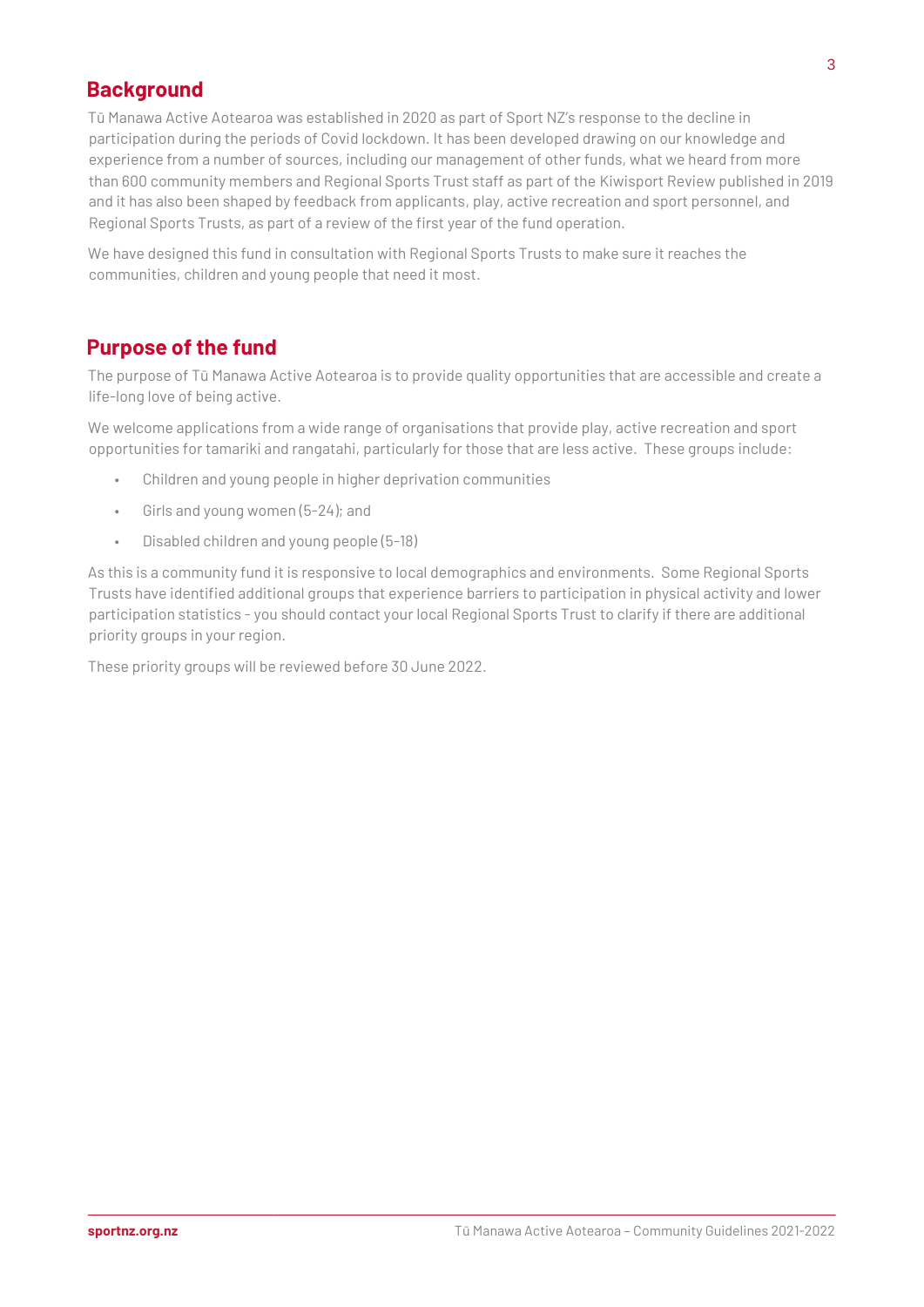# **Who can apply?**

To be eligible for funding from the Tū Manawa Active Aotearoa fund you should be able to answer "yes" to the following questions:



We welcome applications from the following organisation types (please note, funded entities must have legal status):

- Hapū, Iwi, Marae, Māori organisations
- Incorporated Societies
- Charitable Trusts
- Regional or Local Council
- For-profit businesses/commercial organisations and social enterprises
- Education settings:
	- Primary/Intermediate schools/Kura<sup>1</sup>
	- Secondary schools/Wharekura<sup>1</sup>
	- Tertiary Education/Whare Wānanga

Where an organisation or group wishes to apply but has no legal status, we recommend you consider partnering with a qualifying (legal) entity.

<sup>1</sup> Māori medium education settings where classroom instruction is presented in Te Reo Māori at least 51% of the time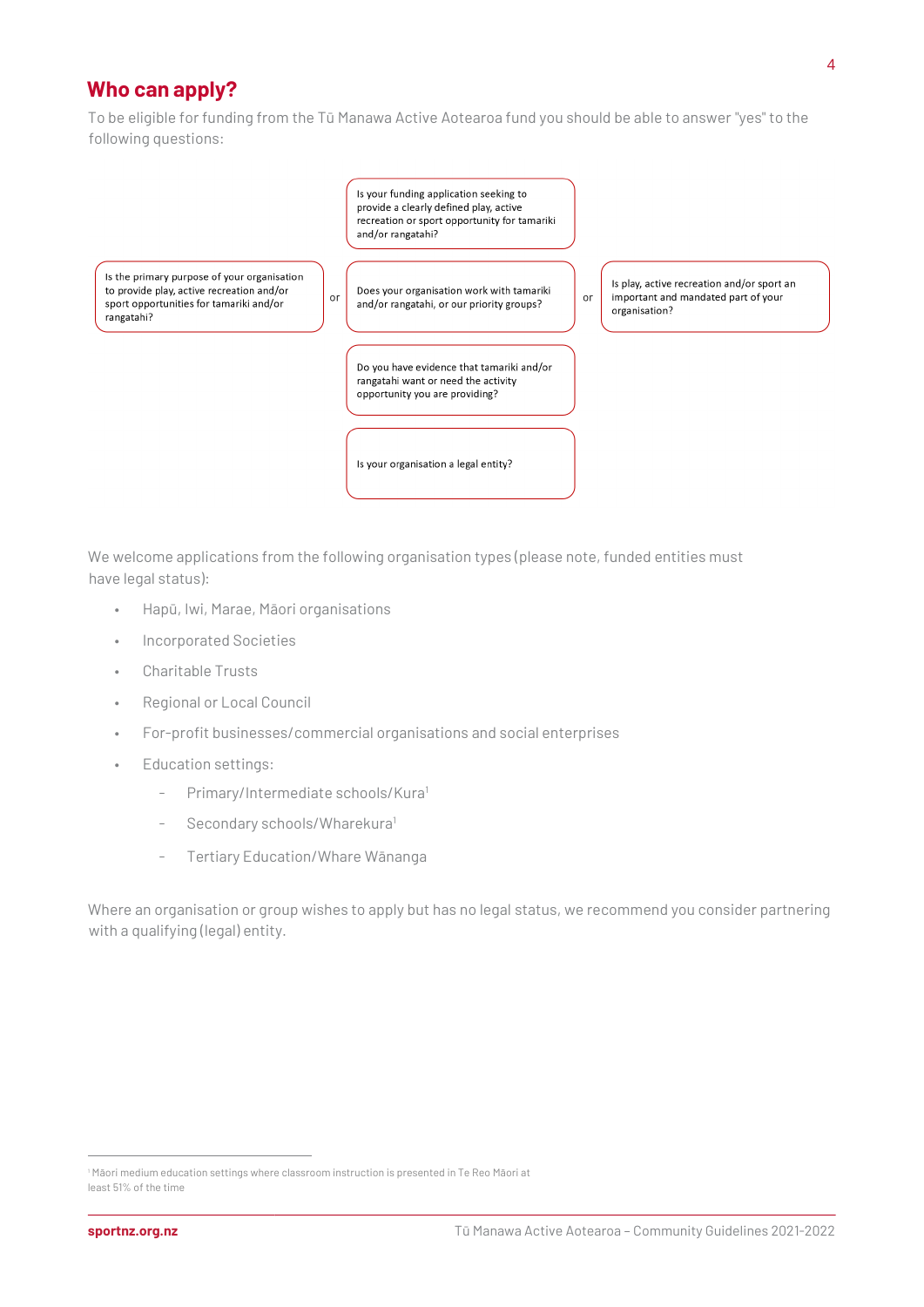# **Who cannot apply?**

The following are not eligible to apply:

- National and regional organisations who receive Partnership Investment from Sport NZ (Regional Sport Trusts, National Sport and Recreation organisations)
- Individuals
- Professional or semi-professional sports teams and organisations
- Government agencies and their regional branches (e.g. Ministry of Health, Oranga Tamariki)
- Early Learning Services

## **What can be funded?**

This is an activation fund that is intended to help cover the costs that are directly associated with the delivery of your activity. These costs might also address any barriers that prevent participants accessing your activity. They could include:

- Venue or equipment hire
- Costs of transport to the event
- Support for volunteers or activity delivery staff
- Equipment (only where this is required as part of a project or activity)
- Officials, where these are required for the delivery of the opportunity
- Costs associated with developing and promoting your activity.

We are interested in receiving applications that take innovative approaches to engaging our priority groups in quality play, active recreation and sport experiences that meet their needs.

## **What will not be funded?**

The fund does not cover:

- Costs that are not directly required for the provision of the activity that you are applying for (such as salaries or wages for existing staff, administrative overheads etc)
- Costs that are already funded by other sources
- Costs of retrospective projects or activities (those that have already been completed or held)
- Costs associated with professional athletes, professional sports teams, academies, or representative teams
- Capital costs (e.g. facility development and maintenance, playgrounds)
- Medals, prizes, giveaways, and spot prizes

Year One of the operation of the Tū Manawa fund has highlighted the large demand for financial support and each round has been significantly oversubscribed in most regions.

Tū Manawa is unable to meet all the demand so has a specific focus on the costs of delivering an activity opportunity. Your Regional Sport Trust may be able to help identify funding avenues for other areas, or you could check Sport NZ's searchable funding opportunities here[: Funding Database.](https://sportnz.org.nz/funding/external-funding/)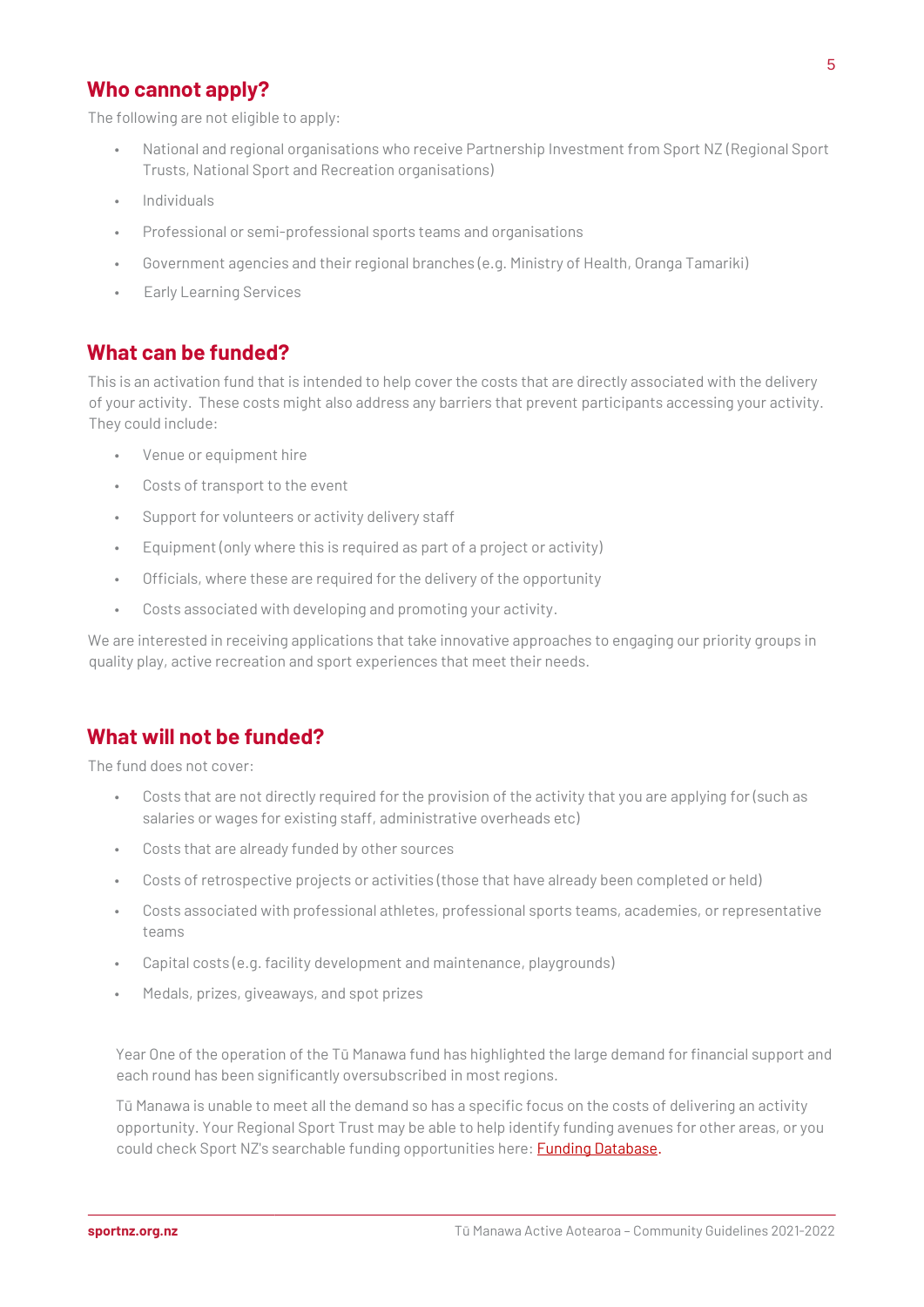## **How much can I apply for?**

In 2021-2022 the total funding available through Tū Manawa is \$16 million. This amount has been allocated on a regional basis and will be distributed by Regional Sports Trusts to organisations who are best placed to meet the play, active recreation and sport needs of tamariki and rangatahi.

Regional Sports Trusts have established the approach they will take to administering their fund, and information about those funds, the timing of funding rounds, and any limits they have placed on applications are available on their web page - please visit your local [Regional Sport Trust's website](https://sportnz.org.nz/find-a-sport-or-recreation-activity/?type=regional%20sports%20trusts®ion=&searchterm=) [fo](https://sportnz.org.nz/about-us/who-we-are/how-we-invest/regional-sports-trusts/)r more information.

# **Application information**

Some Regional Sports Trusts have established a two-stage online application process - the first stage just asks some quick questions about your activity to make sure you are on the right track with your proposal for funding. Regional Sports Trusts will provide feedback on this submission as it is received. The second stage is the full application. If you are confident that your application will meet the requirements of the fund and the expectations of the Regional Sports Trust you are welcome to just submit the full application. Check your [Regional](https://sportnz.org.nz/about-us/who-we-are/how-we-invest/regional-sports-trusts/) [Sports Trust website](https://sportnz.org.nz/find-a-sport-or-recreation-activity/?type=regional%20sports%20trusts®ion=&searchterm=) to find out more information about their application process.

Regional Sports Trusts also have staff to support you through the Tū Manawa application process. A good idea before you start the application process is to contact your Regional Sports Trust to discuss your funding proposal.

## Kaupapa Māori applications

In response to Sport NZ Ihi Aotearoa's commitment to becoming a bi-cultural organization, the Tū Manawa fund has provided an opportunity for communities to apply for funding via a kaupapa Māori pathway. This pathway has the same outcomes and purpose as the fund, but it provides an alternative way to apply that may better suit some communities.

The pathway will focus on using the Te Whetū Rehua framework as a tool to help make decisions on the eligibility of an application. [Click here for more information on Te Whetū Rehua](https://sportnz.org.nz/kaupapa-maori/e-tu-maori/te-whetu-rehua/).

If you have other kaupapa Māori frameworks you would like to use, then that's fine too.

Once you have filled out and submitted the kaupapa Māori application, it will go to a panel, led by Māori from your region, to be discussed and assessed.

## School and Kura Setting

In schools and kura, projects or activities might occur:

- Outside of class time (breaks or before and after school)
- In class time, where only the school personnel are involved
- In class time where external providers or organisations may also be involved.

Applications for projects in the first two examples just need to complete the application form in the same way it is completed in any other setting.

A school or a provider could apply in the first example and a school would apply in the second example.

In example 3, where the project occurs **during class time, and involves external people, providers or organisations**, there is an additional step in the application process. This involves completion of the ['Implementation in a school/kura setting](https://sportnz.org.nz/resources/school-applications/)', document which confirms consideration and discussion has taken place about how the school and provider will work together to succeed in meeting what the school/kura is trying to achieve for their ākonga.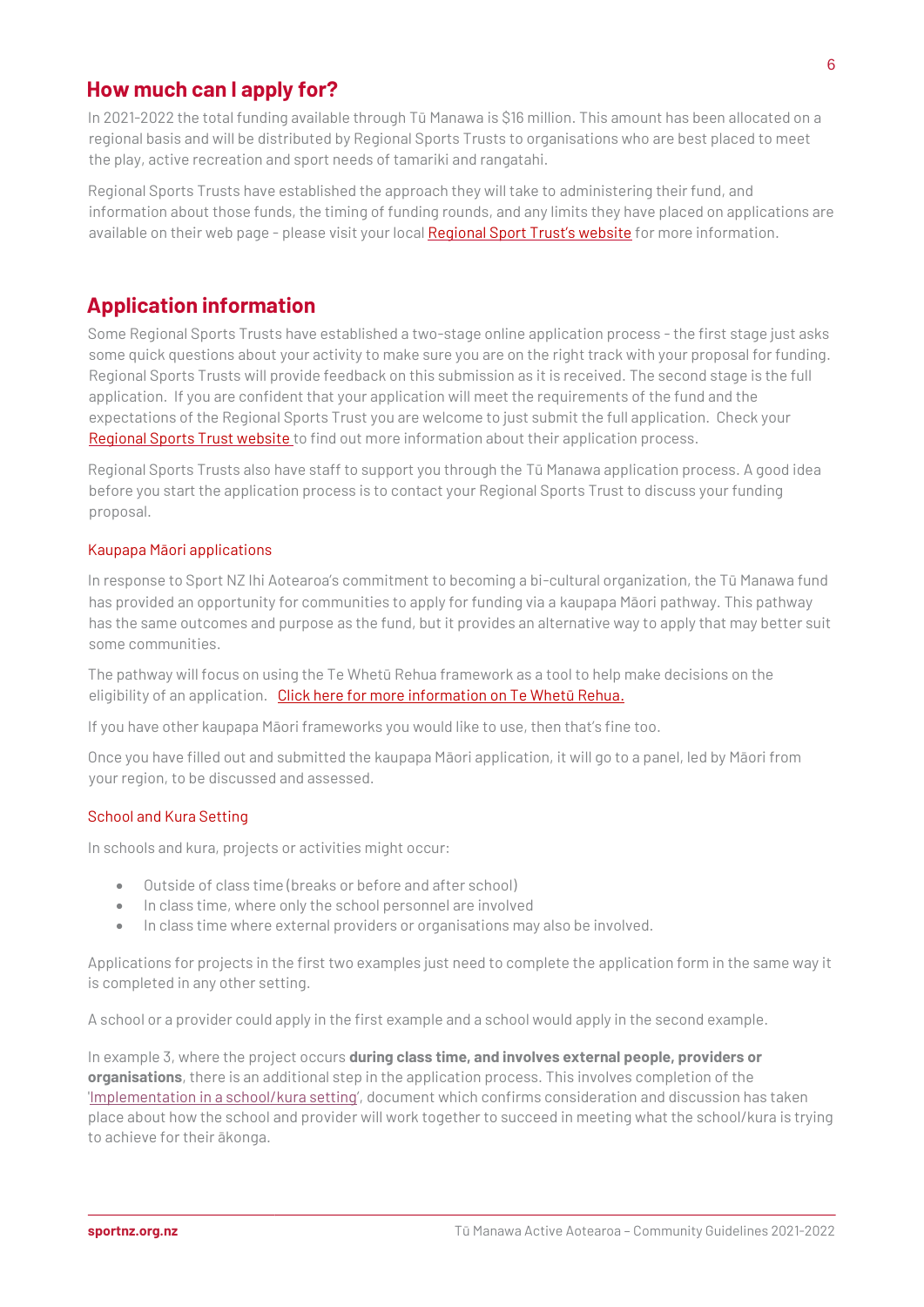The reason for this is to ensure that Tū Manawa funding is not used to replace the role of the teacher or kaiako and/or curriculum teaching and learning, but instead, to enhance and support the learning aims which are identified by the school/kura.

If a project involves many schools, one school could take the lead; however the 'Implementation in a school/kura setting' document needs to be signed by all schools or kura involved.

These applications need to be completed by the school, or by the school in partnership with the provider. A provider cannot apply without the schools' involvement.

#### Characteristics of play, active recreation and sport

Your application must be able to deliver opportunities for play, active recreation and/or sport. These activities might be characterised as follows:

- Play: actions taken to give tamariki the time, space and permission to actively follow their own ideas and interests for their own reasons.
- Active Recreation: generally non-competitive physical activities for enjoyment and wellbeing.
- Sport: a game, competition or activity in which an individual or team competes against another or others for enjoyment and wellbeing.

We recognise that activities might include a combination of these activity types - we are interested in the predominant activity you are presenting. This is to ensure we get a good spread of activity opportunities and to enable us to understand where the demand is coming from in our communities.

#### Objectives of your organisation

Your organisation must be able to demonstrate at least one of the following:

- Organisations whose **primary purpose** is to provide quality play, active recreation or sport opportunities for tamariki (children 5-11) or rangatahi (young people 12-18), particularly for those that are less active.
- Organisations where the provision of play, active recreation or sport is an **important and mandated part of their function** (e.g. Primary/Intermediate schools/Kura, Secondary schools/Wharekura, Scouts etc).
- Organisations that provide play, active recreation or sport opportunities for tamariki and rangatahi in a **kaupapa Māori context**.
- Organisations that can **demonstrate their relationships and impact** working with our priority groups and want to co-design and deliver quality play, active recreation and sport opportunities.

There must be evidence in your application that demonstrates your purpose and experience working with tamariki and rangatahi, and the priority groups.

#### Identifying community and participant need

There must be evidence in your application that demonstrates the need you are proposing to fulfil and how you have used insights or the voice of those you intend to work alongside to shape your application. These insights will help clarify why the project is needed, how you know the need exists and who you have spoken to in designing your activity. Some insights might be collected through research while others will directly access the voice of those who will be participants.

We recognise that the quality of the play, active recreation or sport experience for tamariki and rangatahi is often enhanced by the involvement of whanau/family – we will consider funding applications that engage them in the project or activity.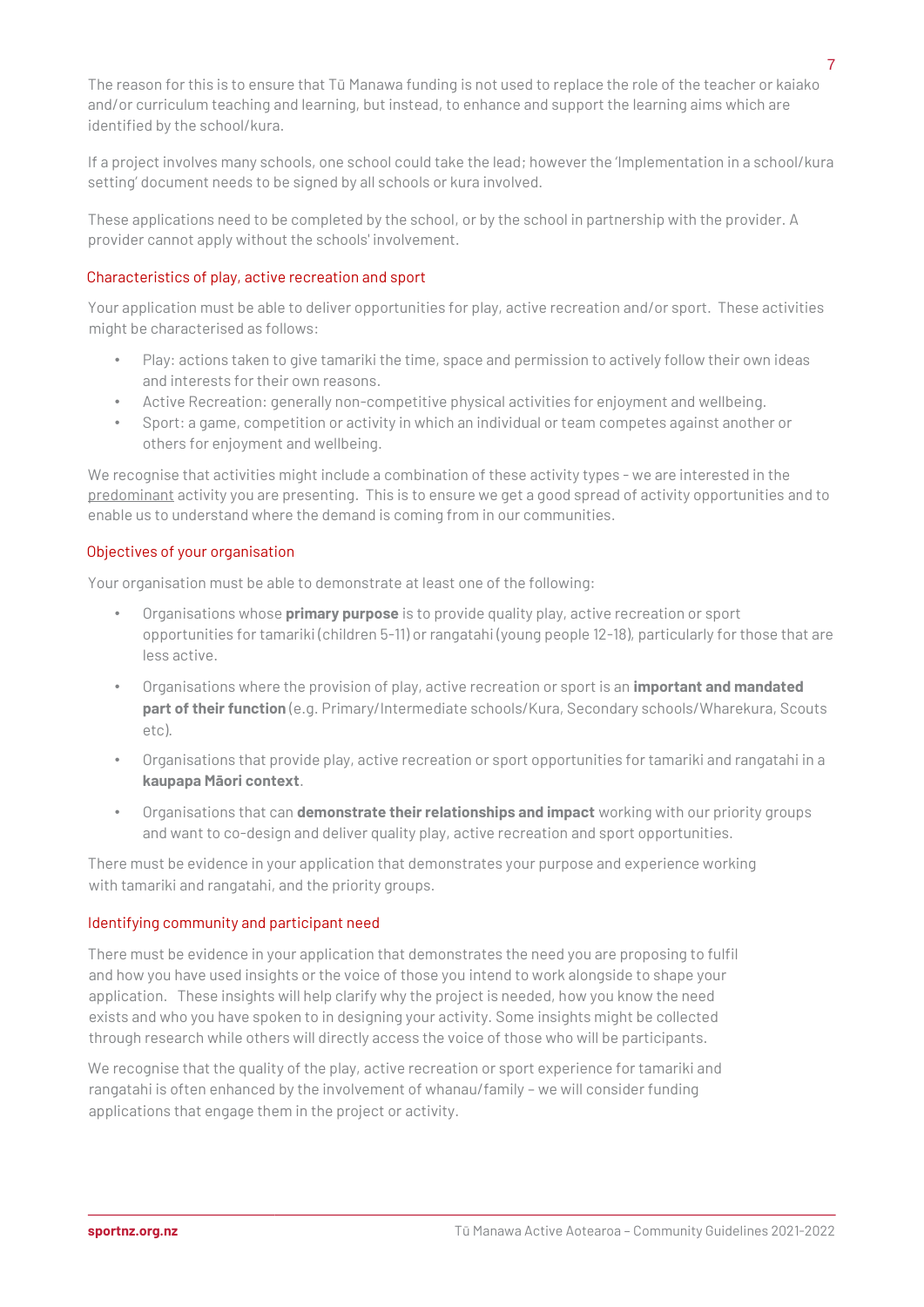#### Quality experiences

There must be evidence that your project or activity has considered the concept of quality and the holistic needs of the intended participants. Sport NZ has established guidelines for the provision of quality play, active recreation and sport opportunities - these include the Balance is Better philosophy, NZ Play Principles, and Te Whetū Rēhua. To assist your thinking the resources below might help:

- [Balance is Better](https://sportnz.org.nz/focus-areas/youth-sport/balance-is-better-philosophy/)
- [Sport NZ](https://sportnz.org.nz/assets/Uploads/attachments/Sport-New-Zealand-Play-Principles-Nov-2017.pdf)['s](https://sportnz.org.nz/assets/Uploads/attachments/Sport-New-Zealand-Play-Principles-Nov-2017.pdf) [Play Principles](https://sportnz.org.nz/resources/the-importance-of-play/)
- [Te Whet](https://www.youtube.com/watch?v=g3zbxEbAmuc&feature=youtu.be)[ū](https://www.youtube.com/watch?v=g3zbxEbAmuc&feature=youtu.be) [Rehua](https://www.youtube.com/watch?v=g3zbxEbAmuc&feature=youtu.be)
- [Physical Literacy Approach](https://sportnz.org.nz/resources/physical-literacy-approach/)
- [Quality Indicators](https://sportnz.org.nz/resources/what-quality-looks-like-for-young-people/)

#### Outcomes, Monitoring and Evaluation

You must include information about the outcomes your project or activity aims to achieve (e.g. improvement in physical activity levels, participation/attendance, confidence of participants, community and marae connections, cultural knowledge, access to opportunities, diversity of participants etc) and show how you will monitor and evaluate your impact (e.g. surveys, participant feedback, waiata, video, story-telling, case study etc). Outcomes are the changes that are likely or achieved as the result of your project delivery.

## **Partnerships**

You must include the names of partners you intend to work with (e.g. schools/kura, community groups, marae, iwi, other activity providers etc) and how they are supporting your project or activity.

#### Protecting the health & safety of participants

You must upload up to three examples of your organisation's policies or plans that reflect your intention to ensure the health and safety of participants in your project or activity (e.g. RAMS form, Health & Safety Policy, Child Safeguarding Policy etc).

Some information, templates and examples of policies and plans can be found below:

- [Police vetting process](https://www.police.govt.nz/advice-services/businesses-and-organisations/vetting)
- [Child Protection](https://sportnz.org.nz/resources/child-protection/)
- [Risk Management](https://sportnz.org.nz/managing-sport/search-for-a-resource/guides/risk-management-for-events)
- **[Health & Safety](https://www.education.govt.nz/assets/Documents/Ministry/Initiatives/Health-and-safety/Factsheets/Health-and-safety-guidance-for-school-sport.pdf)**

## **How to apply**

Regional Sports Trusts will lead the application, distribution and reporting requirements for this fund.

Visit your loc[al](https://sportnz.org.nz/about-us/who-we-are/how-we-invest/regional-sports-trusts/) [Regional Sport Trust's website](https://sportnz.org.nz/find-a-sport-or-recreation-activity/?type=regional%20sports%20trusts®ion=&searchterm=) [fo](https://sportnz.org.nz/about-us/who-we-are/how-we-invest/regional-sports-trusts/)r application information and to apply.

The fund will open for applications in all regions from 1 July 2021.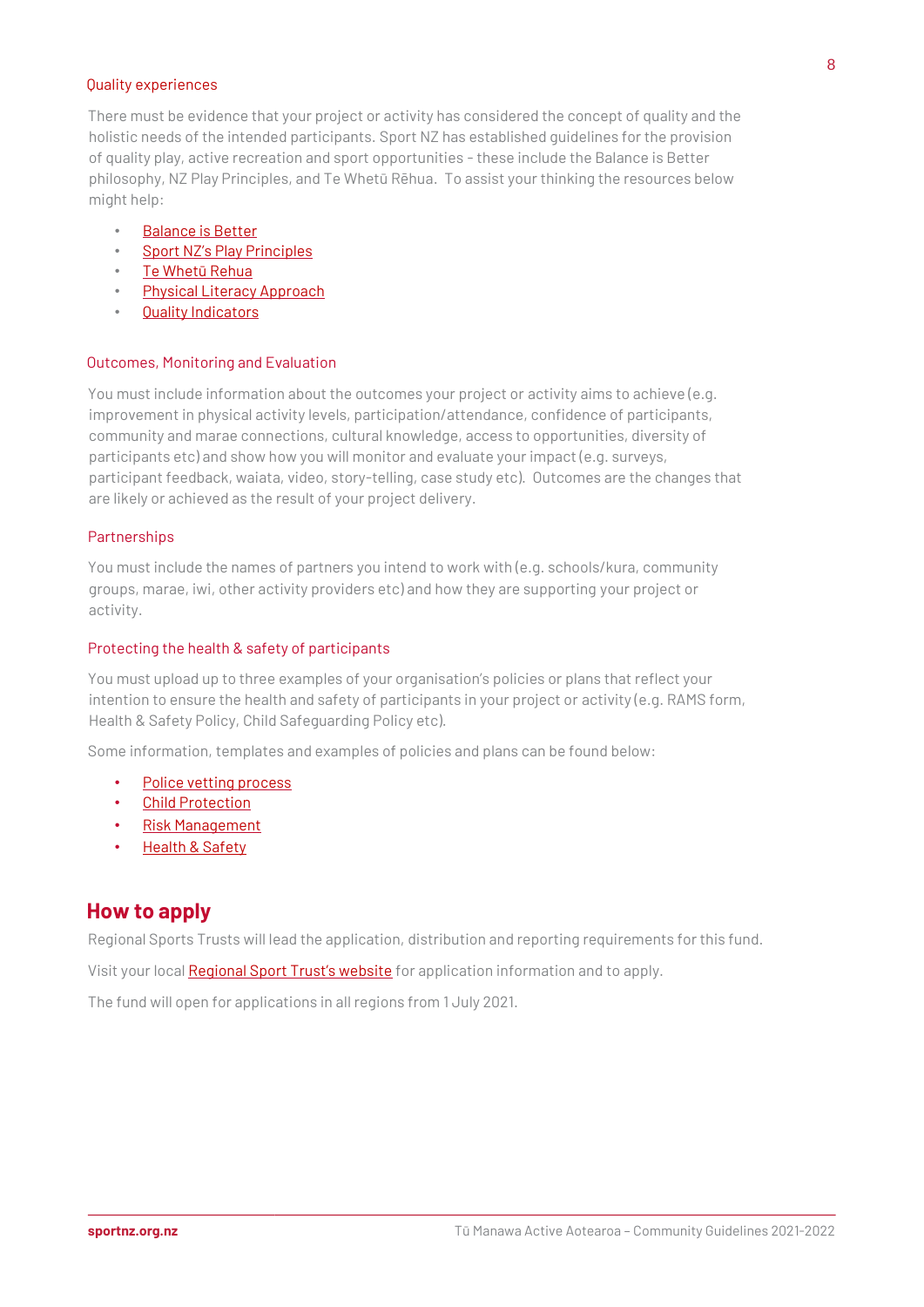## **Application assessment process**

Incomplete or ineligible applications will not be considered.

Eligible applications will be assessed by a panel in each region that is representative of the local community, Māori and includes subject matter experts across play, active recreation and sport.

For applications applying for a relatively low amount of funding the assessment process may be managed internally by the Regional Sports Trust.

An overview of the process is as follows:

- 1. Panel will assess applications against assessment criteria and funding available. They will also be looking for a spread of play, active recreation and sport projects or activities targeting priority groups.
- 2. Where an application is for delivery in a kaupapa Māori context a Māori-led panel will consider that application against Te Whetū Rehua assessment criteria. Further information on this framework can be fou[nd](https://sportnz.org.nz/assets/Uploads/Te-Whetu-Rehua.pdf) [here](https://sportnz.org.nz/kaupapa-maori/e-tu-maori/te-whetu-rehua/)[.](https://sportnz.org.nz/assets/Uploads/Te-Whetu-Rehua.pdf) Applications that do not meet a threshold against the Te Whetū Rēhua criteria are still eligible for consideration and will be assessed through the Regional Sports Trust process.
- 3. Regional Sports Trusts may contact the applicant and, if relevant, the associated regional or national body to ensure the project aligns to their strategic direction or to seek further information or clarification.
- 4. Regional Sports Trusts will advise all applicants by email of the result of their application whether they are successful or not successful.
- 5. Regional Sports Trusts will develop funding agreements or contracts with successful applicants; this will include reporting requirements.
- 6. Regional Sports Trusts will publish a list of all successful applicants from time to time and the amounts awarded to each.

## **Protecting your information**

Before completing an application, please read the following information regarding Sport NZ's obligations in relation to the information you will provide with your application. You should only proceed if you are happy to comply with these requirements.

## Official Information Act 1982

The Official Information Act 1982 (OIA) covers how Sport NZ must handle OIA requests received by members of the public. Applications for funding are among the documents that can be requested under the OIA. The general expectation, as expressed by the Chief Ombudsman, is for official information to be released (in response to a request), unless there are clear grounds to withhold it. Personal information provided with your application will not be released.

If you consider that some of the information provided in your application is 'commercial in confidence' this information should be clearly marked in your application.

Please note: as a Crown Entity Sport NZ may release the name of your organisation and the funding you receive on its website as part of its commitment to Open Government.

If you would like further information on the OIA, please refer to the following website: [Ombudsman webpage](https://www.ombudsman.parliament.nz/)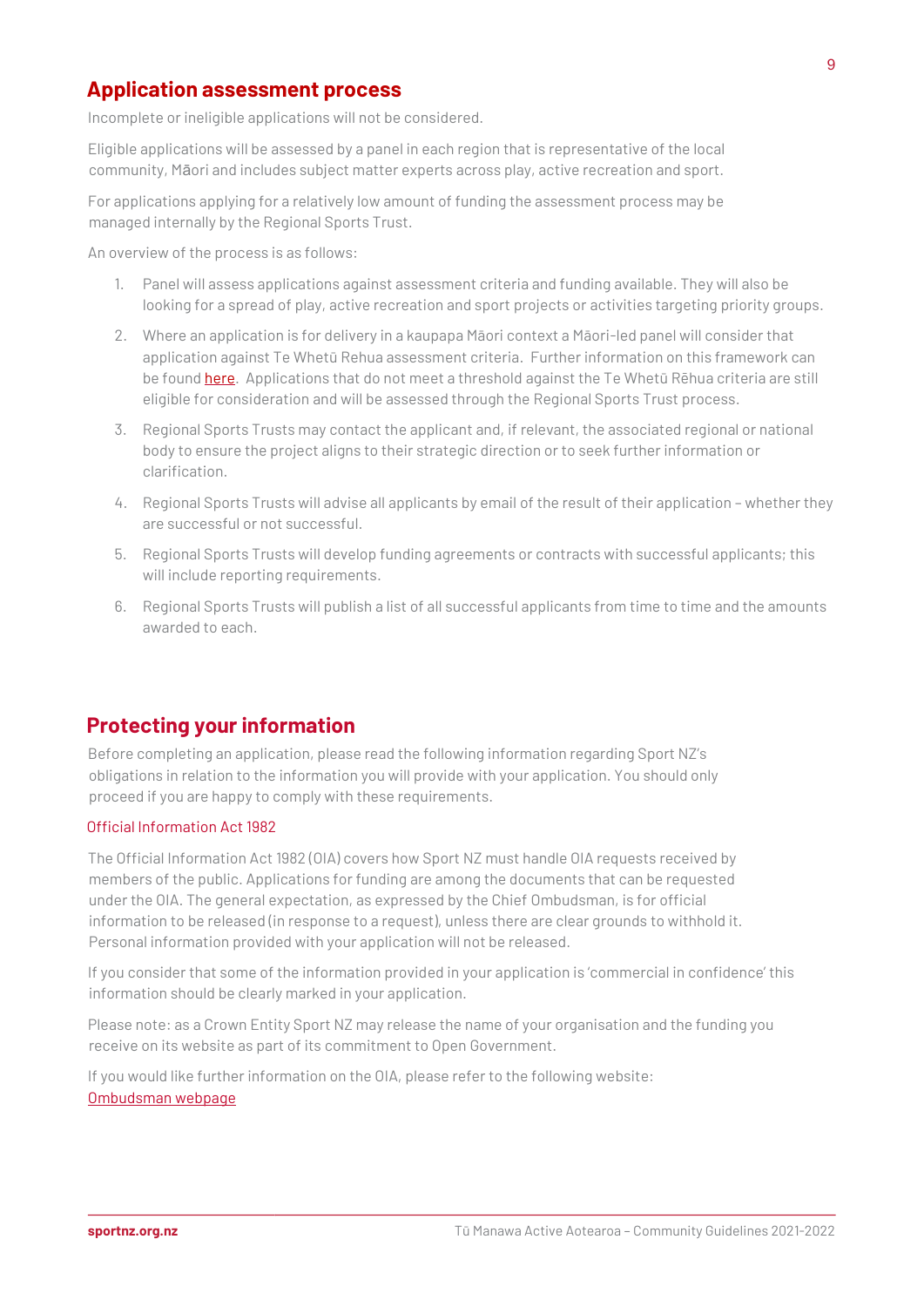#### Privacy Act 1993

The Privacy Act 1993 covers how Sport NZ and Regional Sports Trusts collect and store personal information, including personal information provided with applications for funding, and what procedures are required to protect the security of that information. It also covers how long we can keep personal information, what the personal information can be used for and when it can be disclosed.

We will use the personal information provided by you to conduct appropriate identity checks before any funding can be released.

Personal information can be corrected or updated by the applicant or requested at any time from Sport NZ or the Regional Sport Trust.

For further information on the Privacy Act, please refer to the following website[: Privacy Commissioner](https://privacy.org.nz/your-rights/your-privacy-rights/the-privacy-principles/) [webpage](https://privacy.org.nz/your-rights/your-privacy-rights/the-privacy-principles/)

#### Accuracy of your information

It is the responsibility of the primary applicant to ensure that all information contained in the application is accurate. If you provide false or inaccurate information in your application or at any point in the process, and fraud is identified, we will provide details to fraud prevention agencies. You must undertake to inform all Directors, Trustees and Committee members of this notice.

# **Further information**

Please read the Frequently Asked Questions available on all Regional Sports Trusts' websites.

If you need further guidance throughout the application process, or experience technical difficulties submitting your application you can contact you[r Regional](https://sportnz.org.nz/find-a-sport-or-recreation-activity/?type=regional%20sports%20trusts®ion=&searchterm=) [Sports Trust.](https://sportnz.org.nz/about-us/who-we-are/how-we-invest/regional-sports-trusts/)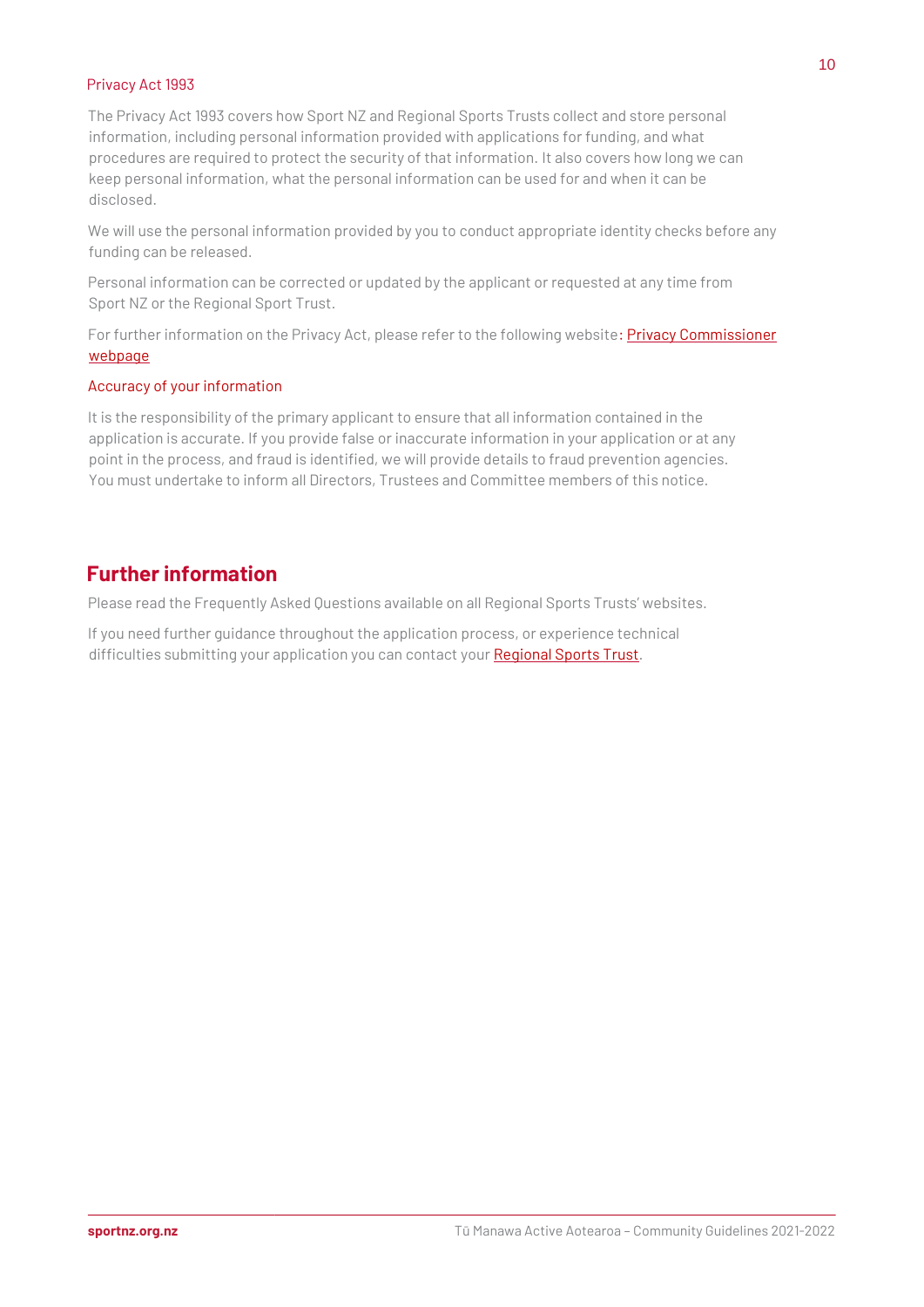# **Application form guidance**

Some Regional Sports Trusts are offering a two-stage application process. The first stage is a quick summary of your request for funding for Regional Sports Trust feedback and guidance, while the second is the full application form required for Regional Sports Trust assessment. The questions associated with these two processes are below - we recommend that you review these carefully and make notes before you start the application process, to make sure you have all the information you need before you begin. Note: check your local Regional Sports Trust to see if they are offering a single or two-stage application process.

Applications can be saved for working on at a later date - an email with the link to your application will be sent to you.

## **A. Expression of Interest**

- 1. Is your organisation a legal entity?
- 2. Will your activity provide a play, active recreation or sport opportunity for tamariki and/or rangatahi?
- 3. Do you have evidence that this activity is wanted or needed by tamariki and/or rangatahi?
- 4. Is your activity to be held during class time in schools?
- 5. Is your activity likely to be presented in a kaupapa Māori context?
- 6. What is the name of your initiative/activity/project?
- 7. How much are you applying for from the Tū Manawa fund?
- 8. Tell us about the activity you plan to deliver what is it, where will it occur and what group(s) of tamariki and rangatahi will you be working with?
- 9. What is the name of your organisation?
- 10. Your contact details
- 11. Any other comments you wish to add?

## **B. Full Application**

#### About your organisation

- 1. Organisation name (applicant)
- 2. Tell us about the purpose of your organisation and what you do? What is your experience delivering play, active recreation or sport opportunities for tamariki and rangatahi, or working with our priority groups?
- 3. Organisation's physical / registered address (applicant). This must include the street, suburb, town/city, and postcode.
- 4. What 'type' of organisation are you? (e.g. Incorporated Society, Charitable Trust, Social enterprise, Regional or Local Councils, For-Profit organisation, Primary/Intermediate school/Kura, Secondary school/Wharekura, Tertiary Education/Whare Wānanga, Marae, Hapū, Iwi, Māori organisation)
- 5. If relevant, what is your Incorporated Society Number or New Zealand Business Number (NZBN)? You can find this a[t](https://www.nzbn.govt.nz/) <https://www.nzbn.govt.nz/>
- 6. Name and contact details of person submitting the application (e.g. Chairperson, Treasurer, CEO). This must include name, email address, phone number and role in the organisation.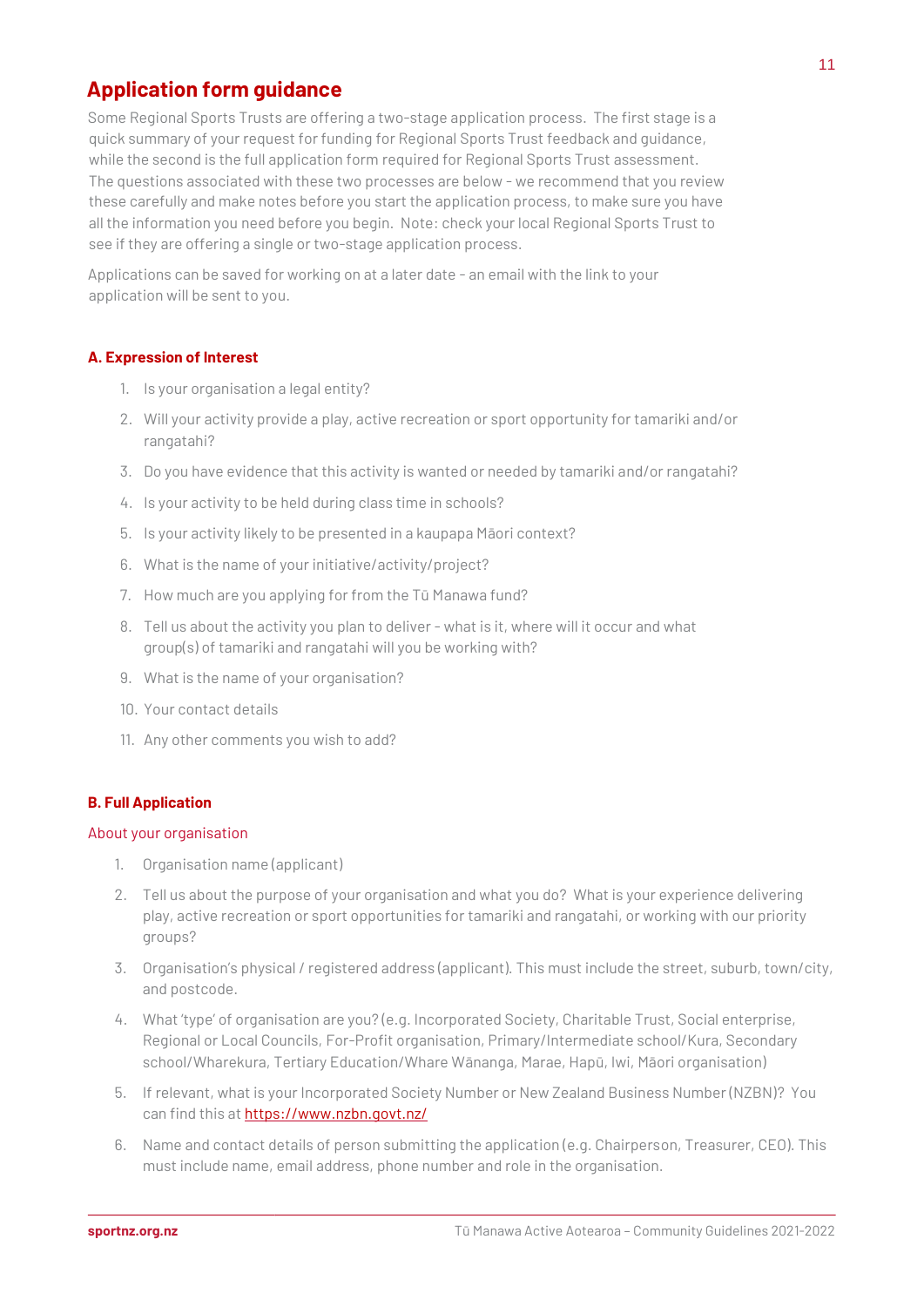#### Activity/Project Details

- 7. What is the name of your initiative/activity/project?
- 8. Project or activity summary tell us about the activity you plan to deliver, what is the purpose of it, where will it occur, what group(s) of tamariki and rangatahi will you be working with, and what do you hope to achieve.
- 9. How many participants do you expect to be involved in your activity?
- 10. Who will be involved in your activity? (Tamariki, Rangatahi, Young Women aged 19-24yrs, Disabled tamariki and rangatahi, Regional Sports Trust priority group (if any))
- 11. Of this total, what proportion of them do you expect to be (approximately): male, female, non-binary, tamariki, rangatahi, young women, disabled tamariki and/or rangatahi, from higher deprivation communities, Maori, Pacific, from a Regional Sports Trust priority group (if any)?
- 12. Type of physical activity please select the predominant activity from play, active recreation and sport. If "Sport" is chosen, a list of applicable sports can be selected.
- 13. Is this a new, existing or modified / expanded project or activity?
- 14. What are the proposed start and end dates of your project or activity? (Please consider that if you are successful it may take some time to put an agreement in place).
- 15. Project or activity settings where will your project or activity take place? Please select all the setting/s that apply (e.g. Community setting/s, Primary/Intermediate school/Kura, Secondary school/Wharekura, Tertiary Education/Whare Wānanga, Marae, Home setting, Other)

If any part of your activity is to be delivered in schools or kura please advise when (out of class time, in class (curriculum) time - without an outside provider, in class (curriculum) time - with an outside provider). Where an outside provider is delivering in class time additional information is required.

- 16. Is this application being submitted for a project or activity that is delivered in a kaupapa Māori context? If so, a self-assessment against the dimensions of Te Whetū Rēhua should be completed.
- 17. How do you know this project is needed? (ie Who have you spoken to? What evidence or insights do you have?) What barriers to participation are you trying to remove?
- 18. What are the key changes (outcomes) your activity is trying to bring about in the people and / or the communities that you are working with? (name up to 3 outcomes)
- 19. How will you know that you've achieved the outcomes above? What will you measure and how? (eg surveys, participant feedback, case studies)
- 20. Who will you be working with to deliver this project or activity? What will be their role and contribution?

## Financial Information

- 21. What amount are you applying for from Tū Manawa Active Aotearoa?
- 22. Please upload a budget that includes all the costs of the activity and what you are applying for, what they will be used for and shows any other income against this specific project or activity.
- 23. If there is a difference between the total cost of your activity and the amount you are requesting, how do you intend to fund the outstanding amount?
- 24. Have you applied to other organisations for funding for this project/activity?

## Conditions of Application

25. Please verify that you have policies and procedures in place that are required by your organisation/sector/industry, and to ensure the safety of children and young people (Health & Safety, Child Protection policies and procedures, Police Vetting etc),